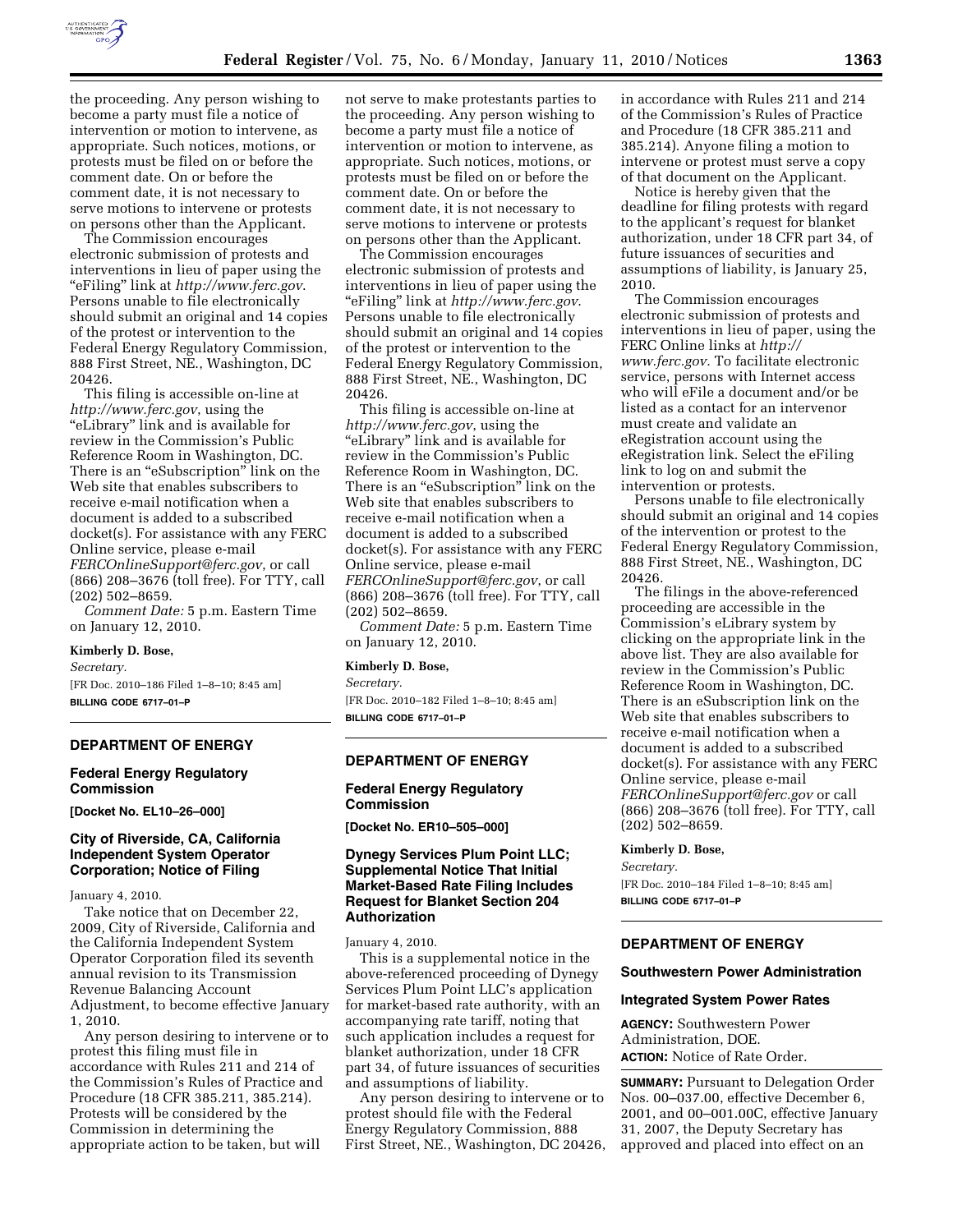interim basis Rate Order No. SWPA–62, which increases the power rates for the *Integrated System pursuant to the following Integrated System Rate Schedules:* 

- Rate Schedule P–09, Wholesale Rates for Hydro Peaking Power
- Rate Schedule NFTS–09, Wholesale Rates for Non-Federal Transmission/ Interconnection Facilities Service
- Rate Schedule EE–09, Wholesale Rate for Excess Energy

*The rate schedules supersede the existing rate schedules shown below:* 

Rate Schedule P–06A, Wholesale Rates for Hydro Peaking Power (superseded by P–09)

Rate Schedule NFTS–06A, Wholesale Rates for Non-Federal Transmission/ Interconnection Facilities Service (superseded by NFTS–09)

Rate Schedule EE–06, Wholesale Rate for Excess Energy (superseded by EE– 09)

The effective period for the rate schedules specified in Rate Order No. SWPA–62 is January 1, 2010, through September 30, 2013.

# **FOR FURTHER INFORMATION CONTACT:** Mr. James K. McDonald, Assistant Administrator, Office of Corporate Operations, Southwestern Power Administration, Department of Energy, Williams Center Tower I, One West Third Street, Tulsa, Oklahoma 74103, (918) 595–6690,

*jim.mcdonald@swpa.gov* 

# **SUPPLEMENTARY INFORMATION:**

Southwestern Power Administration's (Southwestern) Administrator has determined based on the 2009 Integrated System Current Power Repayment Study, that existing rates will not satisfy cost recovery criteria specified in Department of Energy Order No. RA 6120.2 and Section 5 of the Flood Control Act of 1944. The finalized 2009 Integrated System Power Repayment Studies (PRSs) indicate that an increase in annual revenue of \$17,330,858, or 10.8 percent, beginning January 1, 2010, will satisfy cost recovery criteria for the Integrated System projects. The proposed Integrated System rate schedules would increase annual revenues from \$160,255,300 to \$177,586,158, to recover increased investments and replacements in the hydroelectric generating and transmission facilities and increased operations and maintenance costs for both Southwestern and the U.S. Army's Corps of Engineers (Corps). Additionally, the PRS analyzes the Purchased Power Deferral Account

which indicated no change was needed for the Purchased Power Adder which is used to recover average year purchased energy costs. This proposal also continues the size and frequency of the Administrator's Discretionary Purchased Power Adder Adjustment (Adjustment). This Adjustment allows the Administrator to adjust the Purchased Power Adder twice annually, limited to ±\$0.0067 per kilowatthour per year as necessary, at his/her discretion, under a formula-type rate, with notification to the Federal Energy Regulatory Commission, to maintain the balance at a level that will recover average year purchased power costs.

The Administrator has followed Title 10, Part 903 Subpart A, of the Code of Federal Regulations, "Procedures for Public Participation in Power and Transmission Rate Adjustments and Extensions'' in connection with the proposed rate schedule. On September 23, 2009, Southwestern published notice in the **Federal Register,** (74 FR 48527), of a 60-day comment period, together with a combined Public Information and Comment Forum, to provide an opportunity for customers and other interested members of the public to review and comment on the proposed rate increase for the Integrated System. The forum was canceled since no one expressed an intention to participate. Written comments were accepted through November 23, 2009. No comments were received.

Information regarding this rate proposal, including studies and other supporting material, is available for public review and comment in the offices of Southwestern Power Administration, Williams Center Tower I, One West Third Street, Tulsa, Oklahoma 74103. Following review of Southwestern's proposal within the Department of Energy, I approved, Rate Order No. SWPA–62, on an interim basis, which increases the existing Integrated System annual revenue requirement to \$177,586,158 per year for the period January 1, 2010 through September 30, 2013.

Dated: December 30, 2009.

#### **Daniel Poneman,**

*Deputy Secretary.*  UNITED STATES OF AMERICA DEPARTMENT OF ENERGY DEPUTY SECRETARY OF ENERGY

In the matter of: Southwestern Power Administration) Integrated System Rates: Rate Order No. SWPA–62.

ORDER CONFIRMING, APPROVING AND PLACING INCREASED POWER RATE SCHEDULES IN EFFECT ON AN INTERIM BASIS (Superior Section 1)

Pursuant to Sections 302(a) and 301(b) of the Department of Energy Organization Act, Public Law 95–91, the functions of the Secretary of the Interior and the Federal Power Commission under Section 5 of the Flood Control Act of 1944, 16 U.S.C. 825s, relating to the Southwestern Power Administration (Southwestern) were transferred to and vested in the Secretary of Energy. By Delegation Order No. 00–037.00, the Secretary of Energy delegated to the Administrator of Southwestern the authority to develop power and transmission rates, delegated to the Deputy Secretary of the Department of Energy the authority to confirm, approve, and place in effect such rates on an interim basis and delegated to the Federal Energy Regulatory Commission (FERC) the authority to confirm and approve on a final basis or to disapprove rates developed by the Administrator under the delegation. The Deputy Secretary issued this interim rate order pursuant to that delegation.

#### **BACKGROUND**

FERC confirmation and approval of the following Integrated System (System) rate schedules was provided in FERC Docket No. EF09–4011–000 issued on June 24, 2009, (127 FERC ¶ 62,232) effective for the period January 1, 2009, through September 30, 2010: Rate Schedule P–06A, Wholesale Rates for

Hydro Peaking Power

Rate Schedule NFTS–06A, Wholesale Rates for Non-Federal Transmission/ Interconnection Facilities Service.

FERC confirmation and approval of the following System rate schedule was provided in FERC Docket No. EF07–4011–000 issued February 27, 2007, (118 FERC ¶ 62,162) for the period October 1, 2006, through September 30, 2010:

Rate Schedule EE–06, Wholesale Rate for Excess Energy.

Southwestern prepared a 2009 Current Power Repayment Study (PRS) which indicated that the existing rates would not satisfy present financial criteria regarding repayment of investment within a 50-year period due to increased investments, replacements and operations and maintenance expenses in the U.S. Army Corps of Engineers (Corps) hydroelectric generating facilities and Southwestern's transmission facilities. The initial Revised PRS indicated the need for an 11.9 percent revenue increase.

An informal meeting was held in June 2009 with Southwestern's customer representatives to review the repayment and rate design processes and present the basis for the proposed revenue increase. At this informal meeting, suggestions from Southwestern's customers relating to investment service lives were discussed. As a result of the discussion, Southwestern made the determination to revise the proposed PRS. Upon completion of those changes in June 2009, Southwestern prepared a final 2009 Revised PRS for the System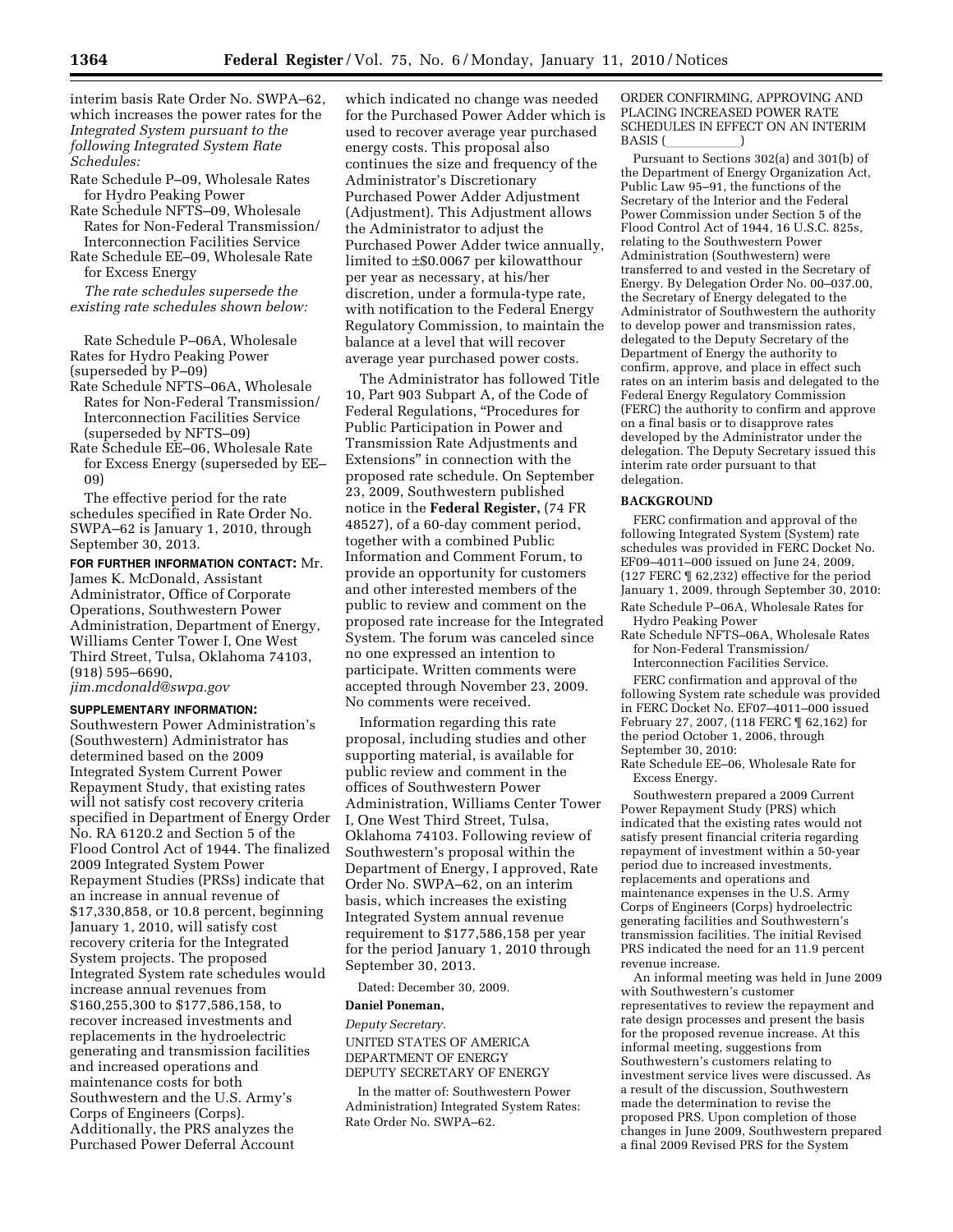resulting in approximately a one percent decrease in needed revenues from the initial proposal. Another informal meeting was tentatively scheduled for July 2009. However, none of Southwestern's customers requested to convene the meeting and as a result, none was held.

The final 2009 Revised PRS indicates that an increase in annual revenues of \$17,330,858 (10.8 percent) is necessary beginning January 1, 2010, to accomplish repayment in the required number of years. Accordingly, Southwestern has prepared proposed rate schedules based on the additional revenue requirement and the 2009 Rate Design Study which allocates the revenue requirement to the various System rate schedules to ensure repayment.

Title 10, Part 903, Subpart A of the Code of Federal Regulations, ''Procedures for Public Participation in Power and Transmission Rate Adjustments and Extensions,'' has been followed in connection with the proposed rate adjustments. More specifically, opportunities for public review and comment on proposed System power rates during a 60-day period were announced by notice published in the **Federal Register**, September 23, 2009, (74 FR 48527). The consultation and comment period was shortened from the 90 days provided for in the regulations by the Administrator in accordance with Sec. 903.14 of 10 CFR part 903, because of the pre-issuance consultations that were held with Southwestern's customers and the need to assure new rates are in place by January 1, 2010. A Public Information and Comment Forum scheduled for October 7, 2009, in Tulsa, Oklahoma, was canceled since no one expressed an intent to attend. Southwestern mailed copies of the proposed June 2009 PRS and Rate Design Studies to customers and interested parties that requested the data, for review and comment during the formal period of public participation. Written comments were due by November 23, 2009.

No comments were received during the public participation process. Following the conclusion of the comment period on November 23, 2009, the 2009 Power Repayment and Rate Design Studies were finalized. The Administrator made the decision to submit the rate proposal for interim approval and implementation.

### **DISCUSSION**

### *General*

The existing rate schedules as developed in the 2006 Integrated System PRS were the basis for the revenue determination in the System Current PRS. The Current PRS indicates that existing rates are insufficient to produce the annual revenues necessary to accomplish repayment of the capital investment as required by Section 5 of the Flood Control Act of 1944 and Department of Energy (DOE) Order No. RA 6120.2.

The Revised PRS indicates it is necessary to increase annual revenues by \$17,330,858 or 10.8 percent, which satisfies the cost recovery criteria outlined in DOE Order No. RA 6120.2 and Section 5 of the Flood Control Act of 1944.

In Southwestern's 2009 Rate Design proposal, rates were designed to recover the

additional revenue requirements. The monthly demand charge for the sale of Federal hydroelectric power has increased. The base energy and supplemental energy charges also reflect an increase over the current rate. In addition, transmission charges for non-Federal, firm service have increased. Those customers taking transformation service will be affected by an increase in that rate component. The increases to the transmission charges are due to including projected additions and replacements to Southwestern's aging transmission facilities since the last rate change.

Consistent with FERC's Order No. 888, Southwestern will continue charging for the six ancillary services under Rate Schedule P– 09 and Rate Schedule NTFS–09, and offering network transmission service under Rate Schedule NFTS–09. Southwestern's rate design has separated the six ancillary services for all transmission service. Two ancillary services, Scheduling, System Control and Dispatch Service together with Reactive and Voltage Support Service, are required for every transmission transaction. These charges are also a part of the capacity rate for Federal power. This is consistent with Southwestern's long-standing practice of charging for the sale and delivery of Federal power in its Federal demand charge. The four remaining ancillary services will be made available to any transmission user within Southwestern's balancing area, including Federal power customers. The rate schedules for Peaking Power and Non-Federal Transmission Service reflect these charges. Network transmission service is provided to those who request the service, within Southwestern's balancing area, but only for non-Federal deliveries. The rate for and application of this service are identified in the Non-Federal Transmission/ Interconnection Facilities Service Rate Schedule, NFTS–09.

With respect to the Purchased Power Adder (Adder), Southwestern is proposing, as in all previous proposals beginning with the 1983 implementation of the purchased power rate component, that the Adder is set equal to the current average long-term purchased power revenue requirement. As shown in the Rate Design Study, the amount is determined by dividing the estimated total average direct purchased power costs by Southwestern's total annual contractual 1200-hour peaking energy commitments to the customers (exclusive of contract support arrangements). In this rate proposal, the resulting Adder does not change from the current \$0.0067 per kWh of peaking energy. The total revenue created through application of this Adder should enable Southwestern to cover its average annual purchased power costs.

#### **COMMENTS AND RESPONSES**

Southwestern received no comments or questions during the public participation period.

### **AVAILABILITY OF INFORMATION**

Information regarding this rate proposal, including studies, comments and other supporting material, is available for public

review and comment in the offices of Southwestern Power Administration, One West Third Street, Tulsa, OK 74103.

### **ADMINISTRATION'S CERTIFICATION**

The June 2009 Revised PRS indicates that the increased power rates will repay all costs of the Integrated System including amortization of the power investment consistent with the provisions of Department of Energy Order No. RA 6120.2. In accordance with Delegation Order No. 00– 037.00, December 6, 2001, and Section 5 of the Flood Control Act of 1944, the Administrator has determined that the proposed System rates are consistent with applicable law and the lowest possible rates consistent with sound business principles.

#### **ENVIRONMENT**

The environmental impact of the proposed System rates was evaluated in consideration of DOE's guidelines for implementing the procedural provisions of the National Environmental Policy Act and was determined to fall within the class of actions that are categorically excluded from the requirements of preparing either an Environmental Impact Statement or an Environmental Assessment.

#### **ORDER**

In view of the foregoing and pursuant to the authority delegated to me by the Secretary of Energy, I hereby confirm, approve and place in effect on an interim basis, effective January 1, 2010, the following Southwestern Integrated System Rate Schedules which shall remain in effect on an interim basis through September 30, 2013, or until the FERC confirms and approves the rates on a final basis.

Dated: December 30, 2009.

Daniel Poneman *Deputy Secretary*.

### **UNITED STATES DEPARTMENT OF ENERGY SOUTHWESTERN POWER ADMINISTRATION**

## *RATE SCHEDULE P–091 WHOLESALE RATES FOR HYDRO PEAKING POWER*

*Effective:* During the period January 1, 2010, through September 30, 2013, in accordance with Rate Order No. SWPA–62 issued by the Deputy Secretary of Energy on *December 30, 2009.* 

*Available:* In the marketing area of Southwestern Power Administration (Southwestern), described generally as the States of Arkansas, Kansas, Louisiana, Missouri, Oklahoma, and Texas.

*Applicable:* To wholesale Customers which have contractual rights from Southwestern to purchase Hydro Peaking Power and associated energy (Peaking Energy and Supplemental Peaking Energy).

*Character and Conditions of Service:*  Three-phase, alternating current, delivered at approximately 60 Hertz, at the nominal voltage(s), at the points of delivery, and in such quantities as are specified by contract. *Definitions of Terms:* 

"Customer" is the entity which is utilizing and/or purchasing hydroelectric power and

<sup>1</sup>Supersedes Rate Schedule P–06A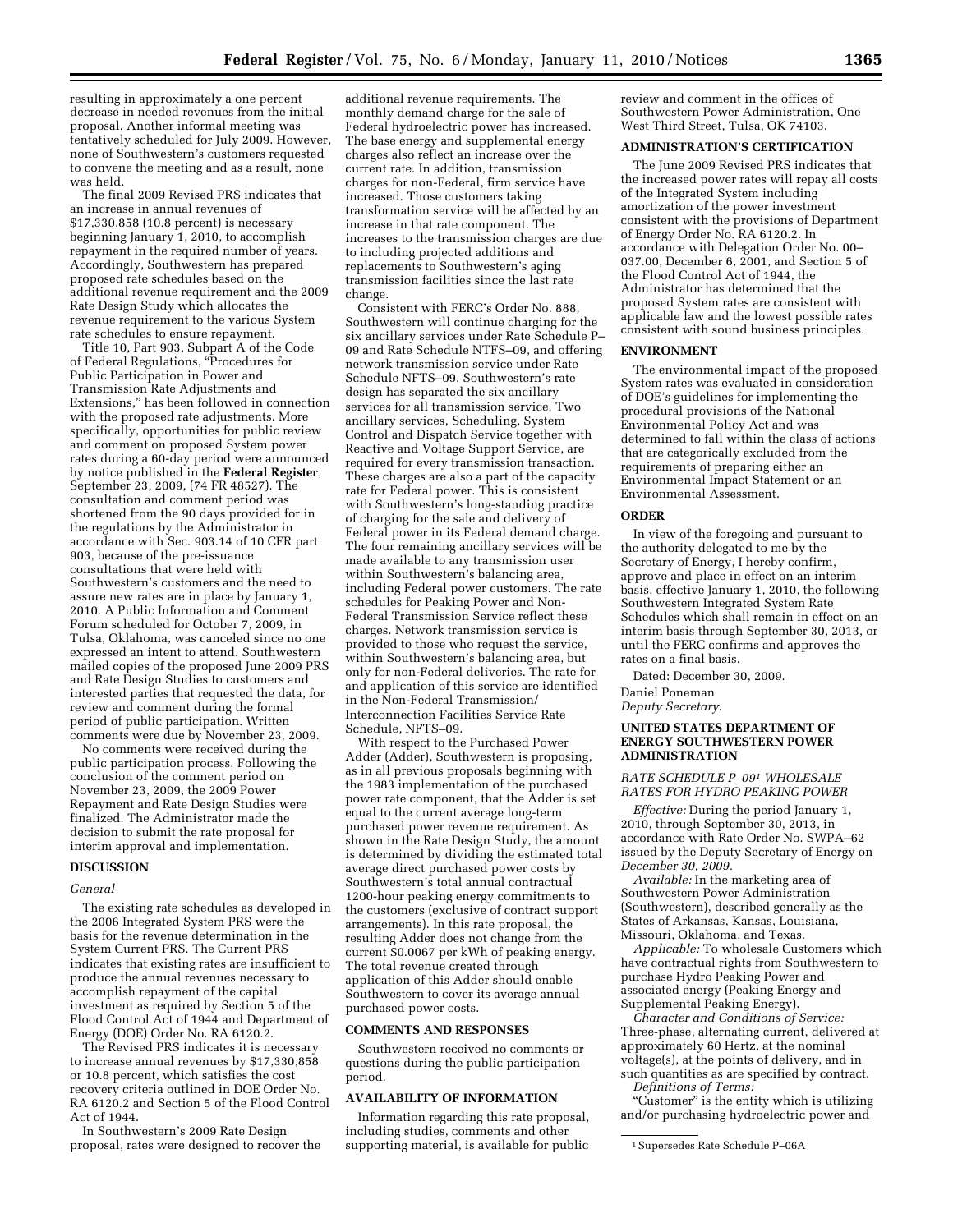associated energy and services from Southwestern pursuant to this rate schedule.

The "Demand Period" used to determine maximum integrated rates of delivery for the purpose of power accounting is the 60 minute period which begins with the change of hour. The term "peak demand" means the highest rate of delivery, in kilowatts, for any Demand Period during a particular month, at any particular point of delivery.

For the purposes of this Rate Schedule, the term "point of delivery" is used to mean either a single physical point at which electric power and energy are delivered from the System of Southwestern (defined below), or a specified set of delivery points which together form a single, electrically integrated load. "Peak demand" for such set of delivery points is computed as the coincidental highest rate of delivery among the specified points rather than as the sum of peak demands for each individual physical point of delivery.

The term "Peaking Contract Demand" means the maximum rate in kilowatts at which Southwestern is, by contract, obligated to deliver Peaking Energy during any Demand Period. Unless otherwise provided by contract, the "Peaking Billing Demand" for any month shall be equal to the ''Peaking Contract Demand.''

The term "Uncontrollable Force," as used herein, shall mean any force which is not within the control of the party affected, including, but not limited to failure of water supply, failure of facilities, flood, earthquake, storm, lightning, fire, epidemic, war, riot, civil disturbance, labor disturbance, sabotage, or restraint by court of general jurisdiction, which by exercise of due diligence and foresight such party could not reasonably have been expected to avoid.

The term "System of Southwestern" means the high-voltage transmission lines and related facilities Southwestern owns and operates, and/or has contractual rights to such transmission facilities owned by others.

''Ancillary Services'' are those services necessary to support the transmission of capacity and energy from resources to loads while maintaining reliable operation of the System of Southwestern in accordance with good utility practice. Definitions of the Ancillary Services are as follows:

''Scheduling, System Control, and Dispatch Service'' is provided by Southwestern as Balancing Authority Area operator and is in regard to interchange and load-match scheduling and related system control and dispatch functions.

''Reactive Supply and Voltage Control from Generation Sources Service'' is provided at transmission facilities in the System of Southwestern to produce or absorb reactive power and to maintain transmission voltages within specific limits.

''Regulation and Frequency Response Service'' is the continuous balancing of generation and interchange resources accomplished by raising or lowering the output of on-line generation as necessary to follow the moment-by-moment changes in load and to maintain frequency within a Balancing Authority Area.

''Spinning Operating Reserve Service'' maintains generating units on-line, but

loaded at less than maximum output, which may be used to service load immediately when disturbance conditions are experienced due to a sudden loss of generation or load.

''Supplemental Operating Reserve Service'' provides an additional amount of operating reserve sufficient to reduce Area Control Error to zero within 10 minutes following loss of generating capacity which would result from the most severe single contingency.

''Energy Imbalance Service'' corrects for differences over a period of time between schedules and actual hourly deliveries of energy to a load. Energy delivered or received within the authorized bandwidth (defined below) for this service is accounted for as an inadvertent flow and is returned to the providing party by the receiving party in accordance with standard utility practice.

*Energy Associated with Hydro Peaking Power:* 

*PEAKING ENERGY:* 1,200 kilowatthours of Peaking Energy per kilowatt of Peaking Contract Demand will be furnished during each contract year.

*SUPPLEMENTAL PEAKING ENERGY:*  Supplemental Peaking Energy (in addition to Peaking Energy) will be furnished if and when determined by Southwestern to be available, and at rates of delivery which do not exceed the Customer's Peaking Contract Demand.

*Monthly Rates for Peaking Contract Demand:* 

*CAPACITY CHARGE FOR HYDRO PEAKING POWER:* \$4.06 per kilowatt of Peaking Billing Demand.

*Services Associated with Capacity Charge for Hydro Peaking Power* 

The capacity charge for Hydro Peaking Power includes such transmission services as are necessary to integrate Southwestern's resources in order to reliably deliver Hydro Peaking Power and associated energy to Customers. This capacity charge also includes two ancillary services charges, Scheduling, System Control and Dispatch Service and Reactive Supply and Voltage Control from Generation Sources Service.

*Secondary Transmission Service under Capacity Associated with Hydro Peaking Power* 

Customers may utilize the capacity associated with Peaking Contract Demand for the transmission of non-Federal energy, on a non-firm, as-available basis, at no additional charge for such transmission service or associated Ancillary Services, under the following terms and conditions:

(1) The sum of the capacity, for any hour, which is used for Peaking Energy, Supplemental Peaking Energy, and Secondary Transmission Service, may not exceed the Peaking Contract Demand;

(2) The non-Federal energy transmitted under such secondary service is delivered to the Customer's point of delivery for Hydro Peaking Power;

(3) The Customer commits to provide Real Power Losses associated with such deliveries of non-Federal energy; and

(4) Southwestern determines that sufficient transfer capability exists between the point of receipt into the System of Southwestern of such non-Federal energy and the Customer's

point of delivery for Hydro Peaking Power for the time period that such secondary transmission service is requested.

*Rates for Energy Associated with Hydro Peaking Power:* 

(a) *PEAKING ENERGY CHARGE:* \$0.0086 per kilowatthour of Peaking Energy delivered; plus (c).

*SUPPLEMENTAL ENERGY CHARGE:*  \$0.0086 per kilowatthour of Supplemental Peaking Energy delivered

(b) A purchased power adder of \$0.0067 per kilowatthour of Peaking Energy delivered, as adjusted by the Administrator, Southwestern, in accordance with the procedure within this rate schedule. This adder does not apply to:

Supplemental Peaking Energy, or Sales to any Customer which, by contract, has assumed the obligation to supply energy to fulfill the minimum of 1,200 kilowatthours of Peaking Energy per kilowatt of Peaking Contract Demand during a contract year (Contract Support Arrangements).

*Monthly Rates for Transformation Service: CAPACITY CHARGES FOR* 

*TRANSFORMATION SERVICE:* A charge of \$0.42 per kilowatt will be assessed for capacity used to deliver energy at any point of delivery at which Southwestern provides transformation service for deliveries at voltages of 69 kilovolts or less from higher voltage facilities.

*Application of Capacity Charges for Transformation Service* 

For any particular month, charges for transformation service will be assessed on the greater of (1) that month's actual peak demand, or (2) the highest peak demand recorded during the previous 11 months, at any point of delivery. For the purpose of this Rate Schedule, the peak demand will be based on all deliveries, of both Federal and non-Federal energy, from the System of Southwestern, at such point during such month.

*Rates for Ancillary Services: CAPACITY CHARGES FOR ANCILLARY SERVICES:* 

(a) Regulation and Frequency Response Service: Monthly rate of \$0.09 per kilowatt of Peaking Billing Demand.

(b) Spinning Operating Reserve Service: Monthly rate of \$0.0092 per kilowatt of

Peaking Billing Demand

Daily rate of \$0.00042 per kilowatt for non-Federal generation inside Southwestern's Balancing Authority Area.

(c) Supplemental Operating Reserve Service:

- Monthly rate of \$0.0092 per kilowatt of Peaking Billing Demand
- Daily rate of \$0.00042 per kilowatt for non-Federal generation inside Southwestern's Balancing Authority Area.
- (d) Energy Imbalance Service: \$0.0 per kilowatt for all reservation periods. *Availability of Ancillary Services*

Regulation and Frequency Response Service and Energy Imbalance Service are available only for deliveries of power and energy to load within Southwestern's Balancing Authority Area. Spinning and Supplement Operating Reserve Services are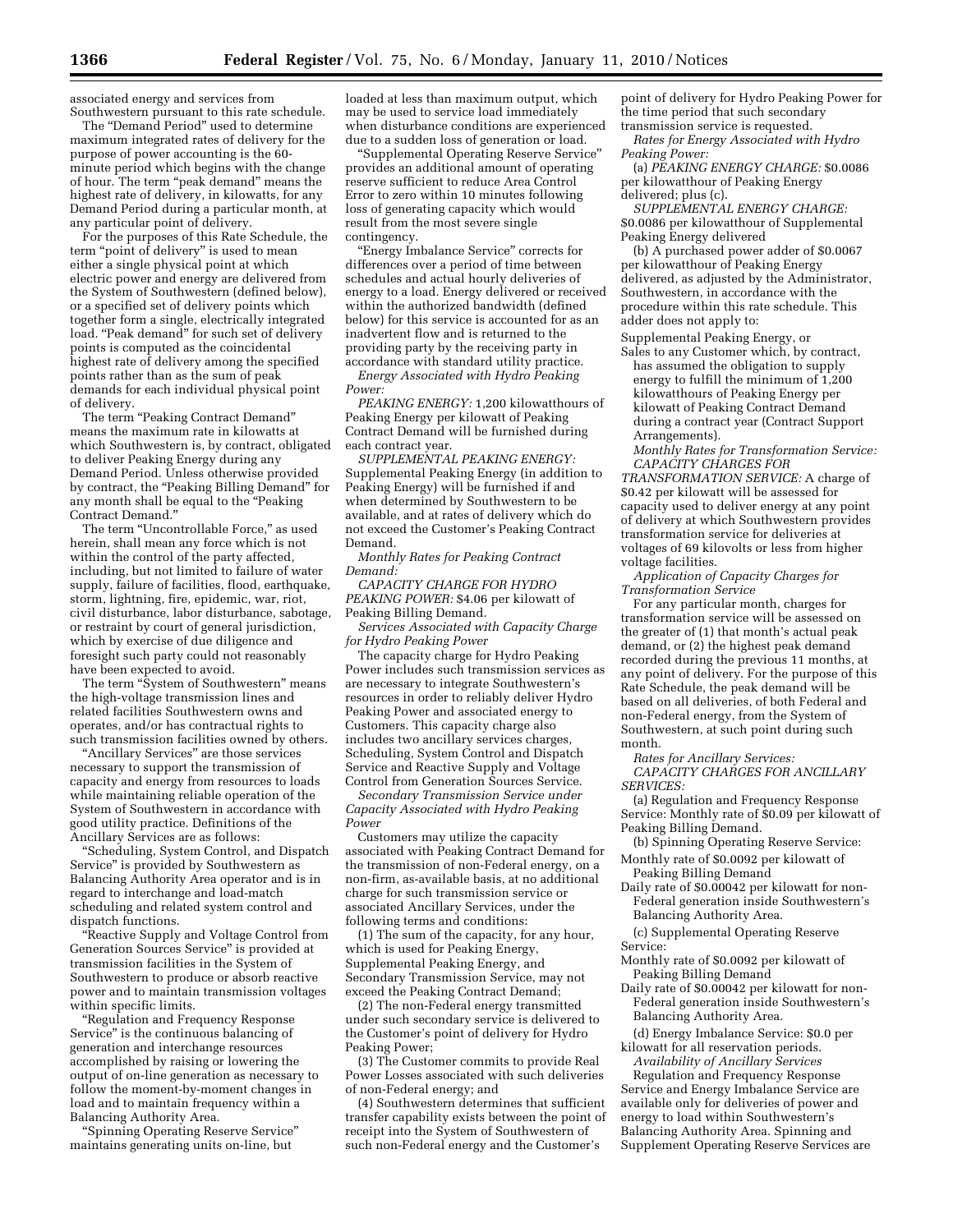available only for deliveries of non-Federal power and energy generated by resources located within Southwestern's Balancing Authority Area and for deliveries of all Hydro Peaking Power and associated energy from and within Southwestern's Balancing Authority Area. Where available, such Ancillary Services must be taken from Southwestern; unless, arrangements are made in accordance with the "Provision of Ancillary Services by Others'' section of this rate schedule.

*Application of Ancillary Services Charges*  For any month, the charges for Ancillary Services listed above for deliveries of Hydro Peaking Power shall be based on the Peaking Billing Demand.

The daily charge for Spinning and Supplemental Operating Reserve Services for non-Federal generation inside Southwestern's Balancing Authority Area shall be applied to the greater of Southwestern's previous day's estimate of the peak, or the actual peak, in kilowatts, of the internal non-Federal generation.

*Provision of Ancillary Services by Others*  Customers for which Ancillary Services are made available as specified above, must inform Southwestern by written notice of the Ancillary Services which they do *not* intend to take and purchase from Southwestern, and of their election to provide all or part of such Ancillary Services from their own resources or from a third party.

Subject to Southwestern's approval of the ability of such resources or third parties to meet Southwestern's technical and operational requirements for provision of such Ancillary Services, the Customer may change the Ancillary Services which it takes from Southwestern and/or from other sources at the beginning of any month upon the greater of 60 days notice or upon completion of any necessary equipment modifications necessary to accommodate such change;

Provided; that if the Customer chooses not to take Regulation and Frequency Response Service, which includes the associated Regulation Purchased Adder, the Customer must pursue these services from a different host Balancing Authority; thereby moving all metered loads and resources from Southwestern's Balancing Authority Area to the Balancing Authority Area of the new host Balancing Authority. Until such time as that meter reconfiguration is accomplished, the Customer will be charged for the Regulation and Frequency Response Service and Regulation Purchased Adder then in effect. The Customer must notify Southwestern by July 1 of this choice, to be effective January 1 of the subsequent calendar year. Provided; that such Customers shall be assessed for all costs incurred by Southwestern for the Regulation Purchased Adder for the calendar year in which they give notice. Such assessment will be paid in twelve equal monthly payments during the subsequent calendar year.

*Regulation Purchased Adder* 

From time to time, at Southwestern's sole discretion, Southwestern will make a determination that additional regulation purchases are necessary in order to meet its Balancing Authority Area requirements. With the exception of the initial year of

implementation, this Regulation Purchased Adder will be estimated annually before May 1, and Southwestern will provide written notice to Customers of the estimated Regulation Purchased Adder charge to be recovered in the next calendar year. Provided; that should Southwestern incur additional costs beyond the estimate, such cost will be included in the Regulation Purchased Adder for that same calendar year.

The monthly charge will be placed into effect from January 1 through December 31. The cost for such Regulation Purchased Adder shall be recovered by Customers located within Southwestern's Balancing Authority Area on a non-coincident peak load-ratio share (LRS) basis, divided into twelve equal monthly payments. If the Regulation Purchased Adder is determined and applied under rate schedule NFTS–09, then it shall not be applied here.

The Regulation Purchased Adder is based on the following formula rate, calculated to include the costs incurred by Southwestern for regulation purchases for the previous calendar year.

*REGULATION PURCHASED ADDER FORMULA:* 

 $RPA = (LRS_{\text{ customer}} \times RP) \div 12$ 

Where:

- LRS customer = (Net Load + Generation for the Customer Peak Hour) ÷ Balancing Area Authority Non-Coincident Peak Load
- RP = (Dollar per MWh of Regulation Purchased - Supplemental Energy Rate) × Total MWh of Regulation Purchased.

With factors defined as follows:

- RPA = The Customer's specific monthly dollar amount of Regulation Purchased Adder.
- LRS customer = The ratio of net load and generation for the customer peak hour in the previous calendar year, to the sum of the non-coincident net load and generation for each customer in the Balancing Authority Area for the same period.
- $RP = The dollar amount per megawatthour of$ regulation purchased, less the supplemental energy rate times the total megawatthour of regulation purchased.

*Limitations on Energy Imbalance Service*  Energy Imbalance Service primarily applies to deliveries of power and energy which are required to satisfy a Customer's load. As Hydro Peaking Power and associated energy are limited by contract, the Energy Imbalance Service bandwidth specified for Non-Federal Transmission Service does not apply to deliveries of Hydro Peaking Power, and therefore Energy Imbalance Service is not charged on such deliveries. Customers who consume a capacity of Hydro Peaking Power greater than their Peaking Contract Demand may be subject to a Capacity Overrun Penalty.

*Application of Capacity Overrun Penalty*  Customers which have loads within Southwestern's Balancing Authority Area are obligated by contract to provide resources, over and above the Hydro Peaking Power and associated energy purchased from Southwestern, sufficient to meet their loads. A Capacity Overrun Penalty shall be applied only when the formulas provided in

Customers' contracts indicate an overrun on Hydro Peaking Power, *and* investigation determines that all resources, both firm and non-firm, which were available at the time of the apparent overrun were insufficient to meet the Customer's load.

*CAPACITY OVERRUN PENALTY For each hour* during which Hydro Peaking Power was provided at a rate greater than that to which the Customer is entitled, the Customer will be charged a capacity overrun penalty at the following rates:

| Months associated with charge                       | Rate per<br>kilowatt |
|-----------------------------------------------------|----------------------|
| March, April, May, October, No-<br>vember, December | \$0.15               |
| January, February, June, July,<br>August, September | \$0.30               |

*Application of Energy Overrun Penalty:*  By contract, the Customer is subject to limitations on the maximum amounts of Peaking Energy which may be scheduled during any month or during any four consecutive months. When the Customer schedules an amount in excess of such maximum amounts for any month, or schedules more than 1,200 hours of Peaking Energy per kilowatt of Peaking Contract Demand in any contract year, such Customer is subject to the Energy Overrun Penalty.

*ENERGY OVERRUN PENALTY:* For each kilowatthour of overrun: \$0.0946 per kilowatthour.

*Real Power Losses* 

Customers are required to self-provide all Real Power Losses for non-Federal energy transmitted by Southwestern on behalf of such Customers under the provisions detailed below.

Real Power Losses are computed as four (4) percent of the total amount of non-Federal energy transmitted by Southwestern. The Customer's Monthly Real Power Losses are computed each month on a megawatthour basis as follows:

 $ML = .04 \times NFE$ 

with the factors defined as follows:

- ML = The total monthly loss energy, rounded to the nearest megawatthour, to be scheduled by a Customer for receipt by Southwestern for Real Power Losses associated with non-Federal energy transmitted on behalf of such Customer; and
- NFE = The amount of non-Federal energy that was transmitted by Southwestern on behalf of a Customer during a particular month.

The Customer must schedule or cause to be scheduled to Southwestern, Real Power Losses for which it is responsible subject to the following conditions:

(1) The Customer shall schedule and deliver real power losses back to Southwestern during the second month after they were incurred by Southwestern in the transmission of the Customer's non-Federal power and energy over the System of Southwestern.

(2) On or before the twentieth day of each month, Southwestern shall determine the amount of non-Federal loss energy it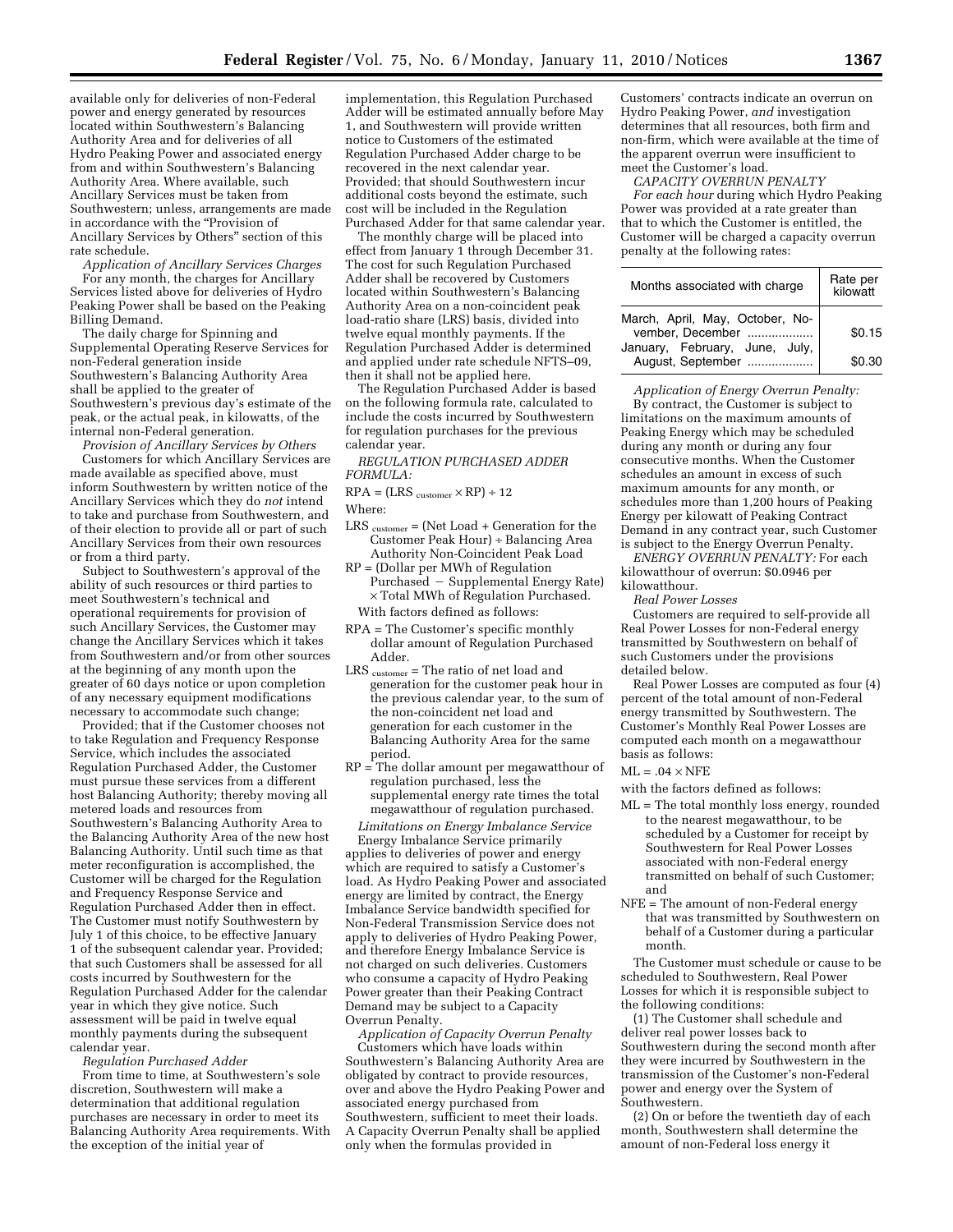provided on behalf of the Customer during the previous month and provide a written schedule to the Customer setting forth hourby-hour the quantities of non-Federal energy to be delivered to Southwestern as losses during the next month.

(3) Real Power Losses not delivered to Southwestern by the Customer, according to the schedule provided, during the month in which such losses are due shall be billed by Southwestern to the Customer to adjust the end-of-month loss energy balance to 0 megawatthours and the Customer shall be obliged to purchase such energy at the following rates:

| Months associated with charge                       | Rate per<br>kilowatthour |
|-----------------------------------------------------|--------------------------|
| March, April, May, October, No-<br>vember, December | \$0.15                   |
| January, February, June, July,<br>August, September | \$0.30                   |

(4) Real Power Losses delivered to Southwestern by the Customer in excess of the losses due during the month shall be purchased by Southwestern from the Customer at a rate per megawatthour equal to Southwestern's rate per megawatthour for Supplemental Peaking Energy, as set forth in Southwestern's then-effective Rate Schedule for hydro peaking power to adjust such hourly end-of-month loss energy balance to 0 megawatthours.

*Requirements Related to Power Factor:*  Any Customer served from facilities owned by or available by contract to Southwestern will be required to maintain a power factor of not less than 95 percent and will be subject to the following provisions.

*Determination of Power Factor:* The power factor will be determined for all Demand Periods and shall be calculated under the formula:

$$
PF = (kWh) \div \sqrt{(kWh^2 + rkVAh^2)},
$$

with the factors defined as follows:

- PF = the power factor for any Demand Period of the month.
- kWh = the total quantity of energy which is delivered during such Demand Period to
- the point of delivery or interconnection. rkVAh = the total quantity of reactive kilovolt-ampere-hours (kvars) delivered during such Demand Period to the point of delivery or interconnection.

*Power Factor Penalty and Assessment:* The Customer shall be assessed a penalty for all Demand Periods of a month where the power factor is less than 95 percent lagging. For any Demand Period during a particular month such penalty shall be in accordance with the following formula:

 $C = D \times (.95 - LPF) \times $0.10$ 

with the factors defined as follows:

- C = The charge in dollars to be assessed for any particular Demand Period of such month that the Determination of Power Factor "PF" is calculated to be less than 95 percent lagging.
- D = The Customer's demand in kilowatts at the point of delivery for such Demand

Period in which a low power factor was calculated.

LPF = The lagging power factor, if any, determined by the formula "PF" for such Demand Period.

If C is negative, then  $C = zero(0)$ . *Application of Power Factor Penalty:* 

The Power Factor Penalty is applicable to radial interconnections with the System of Southwestern. The total Power Factor Penalty for any month shall be the sum of all charges ''C'' for all Demand Periods of such month. No penalty is assessed for leading power factor. Southwestern, in its sole judgment and at its sole option, may determine whether power factor calculations should be applied to a single physical point of delivery or to multiple physical points of delivery where a Customer has a single, electrically integrated load served through multiple points or interconnections. The general criteria for such decision shall be that, given the configuration of the Customer's and Southwestern's systems, Southwestern will determine, in its sole judgment and at its sole option, whether the power factor calculation more accurately assesses the detrimental impact on Southwestern's system when the above formula is calculated for a single physical point of delivery or for a combination of physical points or for an interconnection as specified by an Interconnection Agreement.

Southwestern, at its sole option, may reduce or waive power factor penalties when, in Southwestern's sole judgment, low power factor conditions were not detrimental to the System of Southwestern due to particular loading and voltage conditions at the time the power factor dropped below 95 percent lagging.

*Adjustment for Reduction in Service:*  If, during any month, the quantity of Peaking Contract Demand of Southwestern's 1200 hour peaking power sales customers that is scheduled by the customer for delivery is reduced by Southwestern for a period or periods of not less than two consecutive hours by reason of an outage caused by either an Uncontrollable Force or by the installation, maintenance, replacement or malfunction of generation, transmission and/or related facilities on the System of Southwestern, or insufficient pool levels, the Customer's capacity charges for such month will be reduced for each such reduction in service by an amount computed under the formula:

 $R = (C \times K \times H) \div S$ 

- with the factors defined as follows:
- $R =$  the dollar amount of reduction in the monthly total capacity charges for a particular reduction of not less than two consecutive hours during any month, except that the total amount of any such reduction shall not exceed the product of the Customer's capacity charges associated with Hydro Peaking Power times the Peaking Billing Demand.
- C = the Customer's capacity charges associated with Hydro Peaking Power for the Peaking Billing Demand for such month.
- $K =$  the reduction in kilowatts in Peaking Billing Demand for a particular event.
- $H =$  the number of hours duration of such particular reduction.
- S = the number of hours that Peaking Energy is scheduled during such month, but not less than 60 hours times the Peaking Contract Demand.

Such reduction in charges shall fulfill Southwestern's obligation to deliver Peaking Power and Peaking Energy.

*Procedure for Determining Southwestern's Net Purchased Power Adder Adjustment* 

Not more than twice annually, the Purchased Power Adder of \$.0067 (6.7 mills) per kilowatthour of Peaking Energy, as noted in this Rate Schedule, may be adjusted by the Administrator, Southwestern, by an amount up to a total of  $\pm$  \$.0067 (6.7 mills) per kilowatthour per year, as calculated by the following formula:

 $ADJ = (PURCH - EST + DIF) ÷ SALES$ 

- with the factors defined as follows:
- ADJ = the dollar amount of the total adjustment, plus or minus, to be applied to the Net Purchased Power Adder, rounded to the nearest \$.0001 per kilowatthour, provided that the total ADJ to be applied in any year shall not vary from the then-effective ADJ by more than \$.0067 per kilowatthour;
- PURCH = the actual total dollar cost of Southwestern's System Direct Purchases as accounted for in the financial records of the Southwestern Federal Power System for the period;
- EST = the estimated total dollar cost (\$15,064,500 per year) of Southwestern's System Direct Purchases used as the basis for the Purchased Power Adder of \$.0067 per kilowatthour of Peaking Energy;
- DIF = the accumulated remainder of the difference in the actual and estimated total dollar cost of Southwestern's System Direct Purchases since the effective date of the currently approved Purchased Power Adder set forth in this rate schedule, which remainder is not projected for recovery through the ADJ in any previous periods;
- SALES = the annual Total Peaking Energy sales projected to be delivered (2,241,300,000 KWh per year) from the System of Southwestern, which total was used as the basis for the \$.0067 per kilowatthour Purchased Power Adder.

## **UNITED STATES DEPARTMENT OF ENERGY SOUTHWESTERN POWER ADMINISTRATION**

*RATE SCHEDULE NFTS–091 WHOLESALE RATES FOR NON–FEDERAL TRANSMISSION/INTERCONNECTION FACILITIES SERVICE* 

*Effective:* During the period January 1, 2010, through September 30, 2013, in accordance with Rate Order No. SWPA–62 issued by the Deputy Secretary of Energy on *December 30, 2009.* 

*Available:* In the region where Southwestern Power Administration (Southwestern) owns and operates highvoltage transmission lines and related facilities, and/or has contractual rights to

<sup>1</sup>Supersedes Rate Schedule NFTS—06A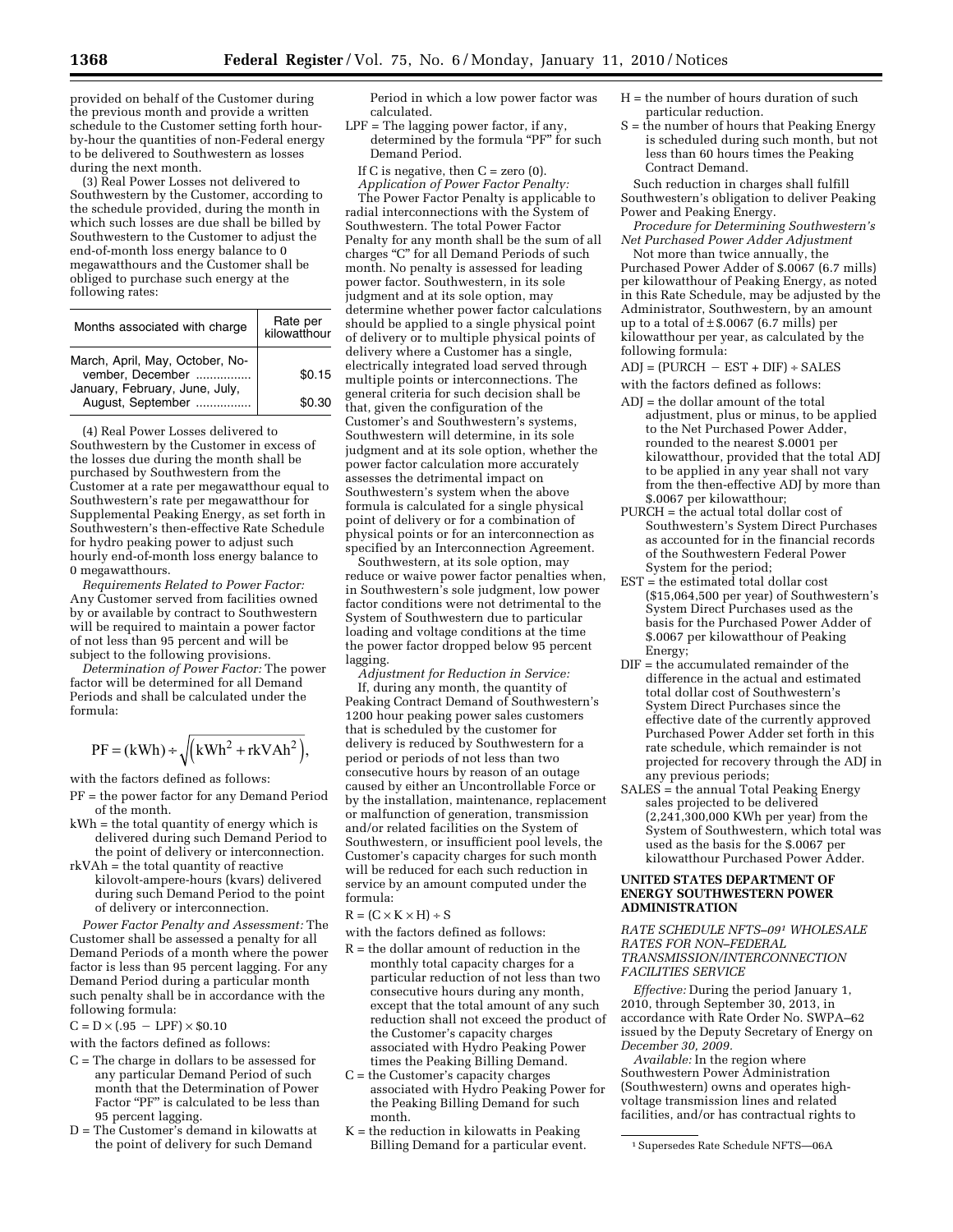such transmission facilities owned by others (System of Southwestern).

*Applicable:* To Customers which have executed Service Agreements with Southwestern for the transmission of non-Federal power and energy over the System of Southwestern or for its use for interconnections. Southwestern will provide services over those portions of the System of Southwestern in which the Administrator, Southwestern, in his or her sole judgment, has determined that uncommitted transmission and transformation capacities in the System of Southwestern are and will be available in excess of the capacities required to market Federal power and energy pursuant to Section 5 of the Flood Control Act of 1944 (58 Stat. 887,890; 16 U.S.C. 825s).

*Character and Conditions of Service:*  Service will be provided as 3-phase, alternating current, at approximately 60 Hertz, and at the voltage level of the point(s) specified by Service Agreement or Transmission Service Transaction.

*Definitions of Terms:* 

A Customer is the entity which is utilizing and/or purchasing services from Southwestern pursuant to this rate schedule.

A ''Service Agreement'' is a contract executed between a Customer and Southwestern for the transmission of non-Federal power and energy over the System of Southwestern or for interconnections. Service Agreements include:

''Firm Transmission Service Agreements'' that provide for reserved transmission capacity on a firm basis, for a particular point-to-point delivery path.

''Non-Firm Transmission Service Agreements'' that provide for the Customer to request transmission service on a non-firm basis.

''Network Transmission Service Agreements'' that provide for the Customer to request firm transmission service for the delivery of capacity and energy from the Customer's network resources to the Customer's network load, for a period of one year or more.

''Interconnection Agreements'' that provide for the use of the System of Southwestern and recognize the exchange of mutual benefits for such use or provide for application of a charge for Interconnection Facilities Service.

A ''Service Request'' is made under a Transmission Service Agreement through the Southwest Power Pool, Inc. (SPP) Open Access Same-Time Information System (OASIS) for reservation of transmission capacity over a particular point-to-point delivery path for a particular period. When a Service Request is approved by SPP, it becomes a ''Transmission Service Transaction.'' The Customer must submit hourly schedules for actual service in addition to the Service Request.

''Firm Point-to-Point Transmission Service'' is transmission service reserved on a firm basis between specific points of receipt and delivery pursuant to either a Firm Transmission Agreement or to a Transmission Service Transaction. ''Non-Firm Point-to-Point Transmission Service'' is transmission service reserved on a non-firm basis for specific points of receipt and

delivery pursuant to a Transmission Service Transaction. ''Network Integration Transmission Service'' is transmission service provided under Part III of Southwestern's Open Access Transmission Service Tariff which provides the Customer with firm transmission service for the delivery of capacity and energy from the Customer's resources to the Customer's load.

''Secondary Transmission Service'' is associated with Firm Point-to-Point Transmission Service and Network Integration Transmission Service. For Firm Point-to-Point Transmission Service, it consists of transmission service provided on an as-available, non-firm basis, scheduled within the limits of a particular capacity reservation for transmission service, and scheduled from points of receipt, or to points of delivery, other than those designated in a Long-Term Firm Transmission Agreement or a Transmission Service Transaction for Firm Point-to-Point Transmission Service. For Network Integration Transmission Service, Secondary Transmission Service consists of transmission service provided on an asavailable, non-firm basis, from resources other than the Network Resources designated in a Network Transmission Service Agreement, to meet the Customer's Network Load. The charges for Secondary Transmission Service, other than Ancillary Services, are included in the applicable capacity charges for Firm Point-to-Point Transmission Service and Network Integration Transmission Service.

The ''Demand Period'' used to determine a maximum integrated rate of delivery for the purposes of power accounting is the 60 minute period which begins with the change of hour. The term "Peak Demand" means the highest rate of delivery, in kilowatts, for any Demand Period during a particular month, at any particular point of delivery or interconnection.

For the purposes of this rate schedule, the term "Point of Delivery" is used to mean either a single physical point to which electric power and energy are delivered from the System of Southwestern, or a specified set of delivery points which together form a single, electrically integrated load. Peak Demand for such set of points is computed as the coincidental highest rate of delivery among the specified points rather than as the sum of peak demands for each individual physical point.

''Ancillary Services'' are those services necessary to support the transmission of capacity and energy from resources to loads while maintaining reliable operation of the System of Southwestern in accordance with good utility practice. Ancillary Services include:

''Scheduling, System Control, and Dispatch Service'' (''Scheduling'') is provided by Southwestern as Balancing Authority Area operator and is in regard to interchange and load-match scheduling and related system control and dispatch functions.

''Reactive Supply and Voltage Control from Generation Sources Service'' (''Reactive Supply'') is provided at transmission facilities in the System of Southwestern to produce or absorb reactive power and to maintain transmission voltages within specific limits.

''Regulation and Frequency Response Service'' is the continuous balancing of generation and interchange resources accomplished by raising or lowering the output of on-line generation as necessary to follow the moment-by-moment changes in load and to maintain frequency within a Balancing Authority Area.

''Spinning Operating Reserve Service'' maintains generating units on-line, but loaded at less than maximum output, which may be used to service load immediately when disturbance conditions are experienced due to a sudden loss of generation or load.

''Supplemental Operating Reserve Service'' provides an additional amount of operating reserve sufficient to reduce Area Control Error to zero within 10 minutes following loss of generating capacity which would result from the most severe single contingency.

''Energy Imbalance Service'' corrects for differences over a period of time between schedules and actual hourly deliveries of energy to a load.

''Interconnection Facilities Service'' provides for the use of the System of Southwestern to deliver energy and/or provide system support at an interconnection.

*Rates for Firm Point-to-Point Transmission Service:* 

*CAPACITY CHARGES FOR FIRM TRANSMISSION SERVICE:* 

- Monthly: \$1.18 per kilowatt of transmission capacity reserved in increments of one month of service or invoiced in accordance with a longer term agreement
- Weekly: \$0.295 per kilowatt of transmission capacity reserved in increments of one week of service
- Daily: \$0.0536 per kilowatt of transmission capacity reserved in increments of one day of service

*Service Associated with Capacity Charges for Firm Point-to-Point Transmission Service:*  The capacity charge for firm transmission service includes Secondary Transmission Service, but does not include charges for Ancillary Services associated with actual schedules.

*Application of Capacity Charges for Firm Point-to-Point Transmission Service:*  Capacity charges for firm transmission service are applied to quantities reserved by contract under a Firm Transmission Agreement or in accordance with a Transmission Service Transaction.

Customers, unless otherwise specified by contract, will be charged on the greatest of (1) the Peak Demand at any particular point of delivery during a particular month, rounded up to the nearest whole megawatt, or (2) the highest Peak Demand recorded at such point of delivery during any of the previous 11 months, rounded up to the nearest whole megawatt, or (3) the capacity reserved by contract; which amount shall be considered such Customer's reserved capacity. Secondary Transmission Service for such Customers shall be limited during any month to the most recent Peak Demand on which a particular Customer is billed or to the capacity reserved by contract, whichever is greater.

*Rates for Non-Firm Point-to-Point Transmission Service:*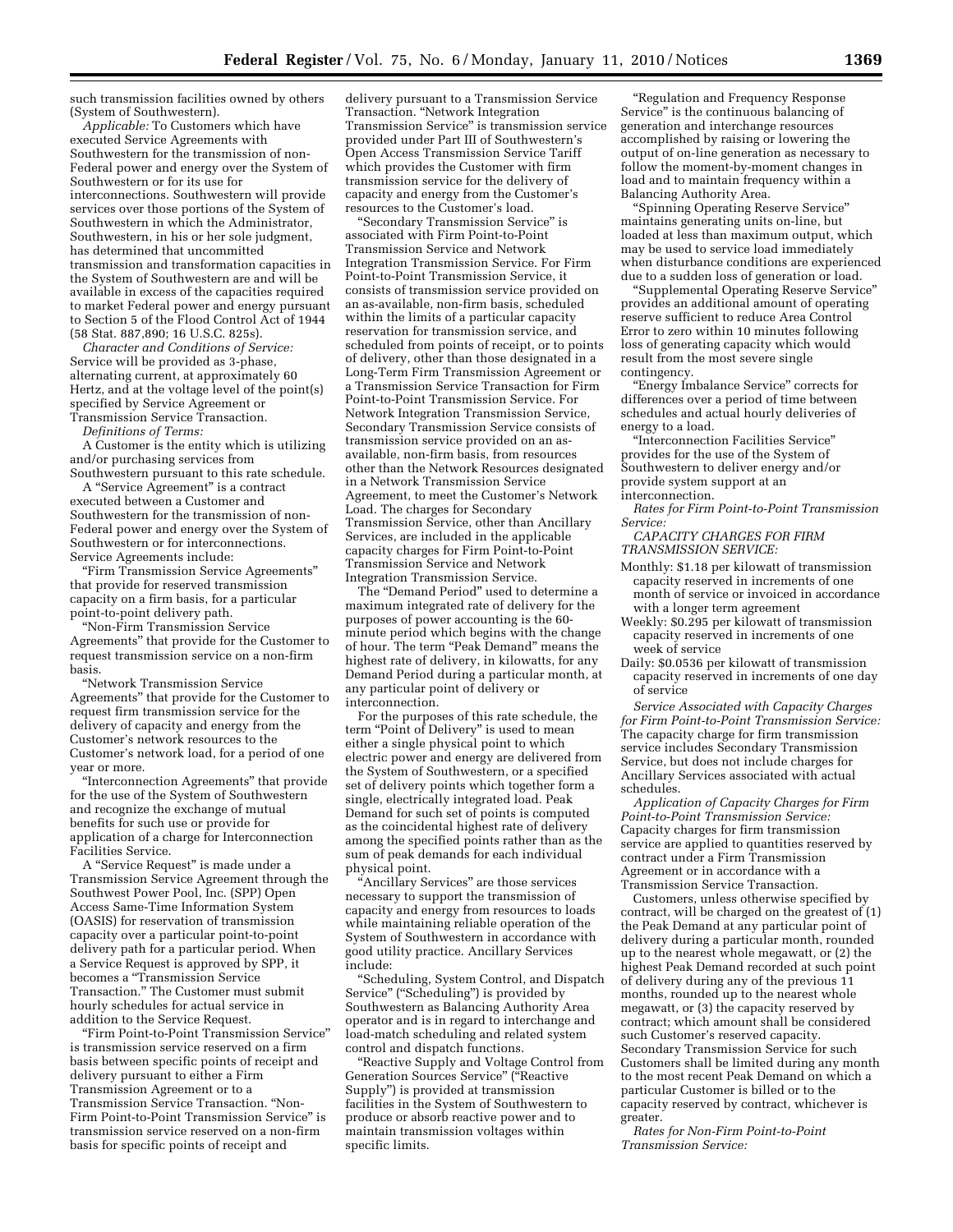*CAPACITY CHARGES FOR NON–FIRM TRANSMISSION SERVICE:* 

- Monthly: 80 percent of the firm monthly charge of transmission capacity reserved in increments of one month of service
- Weekly: 80 percent of the firm monthly charge divided by 4 of transmission capacity reserved in increments of one week of service
- Daily: 80 percent of the firm monthly charge divided by 22 of transmission capacity reserved in increments of one day of service
- Hourly: 80 percent of the firm monthly charge divided by 352 of transmission capacity reserved in increments of one hour of service

*Application of Charges for Non-Firm Pointto-Point Transmission Service:* Capacity charges for Non-Firm Transmission Service are applied to quantities reserved under a Transmission Service Transaction, and do not include charges for Ancillary Services. *Rates for Network Integration* 

*Transmission Service:* 

- *ANNUAL REVENUE REQUIREMENT FOR NETWORK INTEGRATION SERVICE:*  \$13,107,700
- *MONTHLY REVENUE REQUIREMENT FOR NETWORK INTEGRATION SERVICE:*  \$1,092,308
- *NET CAPACITY AVAILABLE FOR NETWORK INTEGRATION SERVICE:*  929,000 kW
- *CAPACITY CHARGE FOR NETWORK INTEGRATION TRANSMISSION SERVICE:*  \$1.18 per kilowatt of Network Load (\$1,092,308/929,000 kW)

*Application of Charge for Network Integration Transmission Service:* 

Network Integration Transmission Service is available only for deliveries of non-Federal power and energy, and is applied to the Customer utilizing such service exclusive of any deliveries of Federal power and energy. The capacity on which charges for any particular Customer utilizing this service is determined on the greatest of (1) the Peak Demand at any particular point of delivery during a particular month, rounded up to the nearest whole megawatt, or (2) the highest Peak Demand recorded at such point of delivery during any of the previous 11 months, rounded up to the nearest whole megawatt.

For those Customers taking Network Integration Transmission Service who are also taking delivery of Federal Power and Energy, the Peak Demand shall be determined by subtracting the energy scheduled for delivery of Federal Power and Energy for any hour from the metered demand for such hour.

Secondary transmission Service for such Customers shall be limited during any month to the most recent Peak Demand on which a particular Customer is billed. Charges for Ancillary Services shall also be assessed. *Real Power Losses* 

Customers are required to self-provide all Real Power Losses for non-Federal energy transmitted by Southwestern on behalf of such Customers under the provisions detailed below.

Real Power Losses are computed as four (4) percent of the total amount of non-Federal

energy transmitted by Southwestern. The Customer's Monthly Real Power Losses are computed each month on a megawatthour basis as follows:

 $ML = .04 \times NFE$ 

- with the factors defined as follows:
- ML = The total monthly loss energy, rounded to the nearest megawatthour, to be scheduled by a Customer for receipt by Southwestern for Real Power Losses associated with non-Federal energy transmitted on behalf of such Customer; and
- NFE = The amount of non-Federal energy that was transmitted by Southwestern on behalf of a Customer during a particular month.

The Customer must schedule or cause to be scheduled to Southwestern, Real Power Losses for which it is responsible subject to the following conditions:

(1) The Customer shall schedule and deliver real power losses back to Southwestern during the second month after they were incurred by Southwestern in the transmission of the Customer's non-Federal power and energy over the System of Southwestern.

(2) On or before the twentieth day of each month, Southwestern shall determine the amount of non-Federal loss energy it provided on behalf of the Customer during the previous month and provide a written schedule to the Customer setting forth hourby-hour the quantities of non-Federal energy to be delivered to Southwestern as losses during the next month.

(3) Real Power Losses not delivered to Southwestern by the Customer, according to the schedule provided, during the month in which such losses are due shall be billed by Southwestern to the Customer to adjust the end-of-month loss energy balance to 0 megawatthours and the Customer shall be obliged to purchase such energy at the following rates:

| Months associated with charge                       | Rate per<br>kilowatt<br>hour |
|-----------------------------------------------------|------------------------------|
| March, April, May, October, No-<br>vember, December | \$0.15                       |
| January, February, June, July,<br>August, September | \$0.30                       |

(4) Real Power Losses delivered to Southwestern by the Customer in excess of the losses due during the month shall be purchased by Southwestern from the Customer at a rate per megawatthour equal to Southwestern's rate per megawatthour for Supplemental Peaking Energy, as set forth in Southwestern's then-effective Rate Schedule for hydro peaking power to adjust such hourly end-of-month loss energy balance to 0 megawatthours.

*Monthly Capacity Charges for Transformation Service:* A charge of \$0.42 per kilowatt will be assessed for capacity used to deliver energy at any point of delivery at which Southwestern provides transformation for deliveries at voltages of 69 kilovolts or less from higher voltage facilities.

*Application of Capacity Charges for Transformation Service:* For any particular

month, charges for transformation service will be assessed on the greater of (1) that month's actual Peak Demand, or (2) the highest Peak Demand recorded during the previous 11 months. For the purpose of this rate schedule, the Peak Demand will be based on all deliveries, of both Federal and non-Federal energy, from the System of Southwestern, at such point during such month.

*Rates for Ancillary Services: CAPACITY CHARGES FOR ANCILLARY SERVICES ASSOCIATED WITH TRANSMISSION SERVICES:* 

(a) Scheduling, System Control, and Dispatch Service:

- Monthly: \$0.07 per kilowatt of transmission capacity reserved in increments of one month of service or invoiced in accordance with a Long-Term Firm Transmission Agreement or Network Transmission Service Agreement
- Weekly: \$0.018 per kilowatt of transmission capacity reserved in increments of one week of service
- Daily: \$0.0032 per kilowatt of transmission capacity reserved in increments of one day of service
- Hourly: \$0.00020 per kilowatt of transmission energy delivered as non-firm transmission service.

(b) Reactive Supply and Voltage Control from Generation Sources Service:

- Monthly: \$0.04 per kilowatt of transmission capacity reserved in increments of one month of service or invoiced in accordance with a Long-Term Firm Transmission Agreement or Network Transmission Service Agreement
- Weekly: \$0.010 per kilowatt of transmission capacity reserved in increments of one week of service
- Daily: \$0.0018 per kilowatt of transmission capacity reserved in increments of one day of service
- Hourly: \$0.00011 per kilowatt of transmission energy delivered as non-firm transmission service.
- (c) Regulation and Frequency Response Service:
- Monthly: \$0.09 per kilowatt of transmission capacity reserved in increments of one month of service or invoiced in accordance with a Long-Term Firm Transmission Agreement or Network Transmission Service Agreement
- Weekly: \$0.023 per kilowatt of transmission capacity reserved in increments of one week of service
- Daily: \$0.0041 per kilowatt of transmission capacity reserved in increments of one day of service
- Hourly: \$0.00026 per kilowatt of transmission energy delivered as non-firm transmission service.
	- (d) Spinning Operating Reserve Service:
- Monthly: \$0.0092 per kilowatt of transmission capacity reserved in increments of one month of service or invoiced in accordance with a Long-Term Firm Transmission Agreement or Network Transmission Service Agreement
- Weekly: \$0.0023 per kilowatt of transmission capacity reserved in increments of one week of service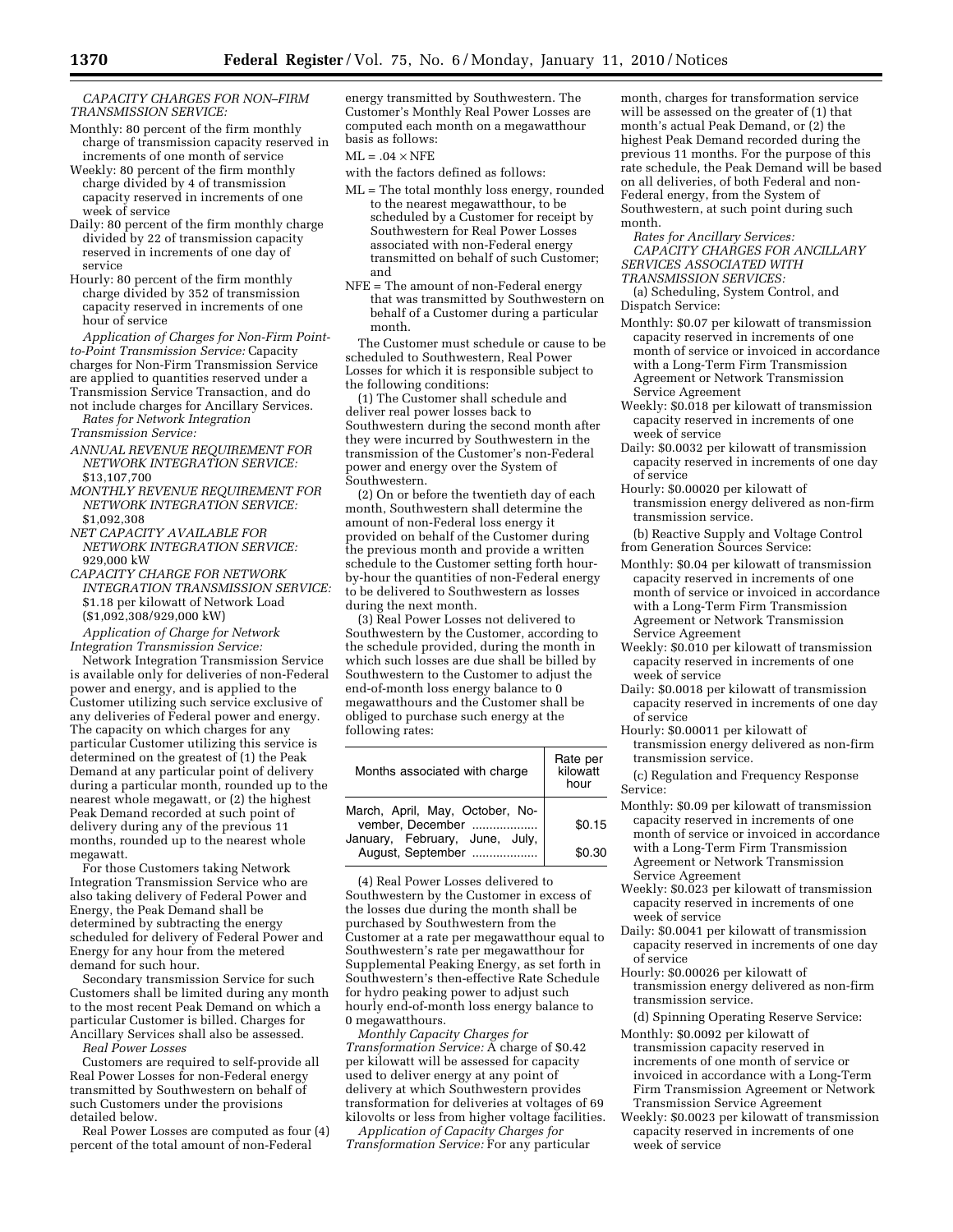- Daily: \$0.00042 per kilowatt of transmission capacity reserved in increments of one day of service
- Hourly: \$0.00003 per kilowatt of transmission energy delivered as non-firm transmission service.

(e) Supplemental Operating Reserve Service:

- Monthly: \$0.0092 per kilowatt of transmission capacity reserved in increments of one month of service or invoiced in accordance with a Long-Term Firm Transmission Agreement or Network Transmission Service Agreement
- Weekly: \$0.0023 per kilowatt of transmission capacity reserved in increments of one week of service
- Daily: \$0.00042 per kilowatt of transmission capacity reserved in increments of one day of service
- Hourly: \$0.00003 per kilowatt of transmission energy delivered as non-firm transmission service.

(f) Energy Imbalance Service: \$0.0 per kilowatt for all periods of reservation.

*Availability of Ancillary Services:*  Scheduling and Reactive Supply Services are available for all transmission services in and from the System of Southwestern and shall be provided by Southwestern. Regulation and Frequency Response Service and Energy Imbalance Service listed above are available only for deliveries of power and energy serving load within Southwestern's Balancing Authority Area and shall be provided by Southwestern, unless, subject to Southwestern's approval, they are provided by others. Spinning and Supplemental Operating Reserve Services are available only for deliveries of power and energy generated by resources located within Southwestern's Balancing Authority Area and shall be provided by Southwestern, unless, subject to Southwestern's approval, they are provided by others.

*Application of Ancillary Services Charges:*  Charges for all Ancillary Services are applied to the reserved or network transmission service taken by the Customer in accordance with the rates listed above when such services are provided by Southwestern.

The charges for Ancillary Services are considered to include Ancillary Services for any Secondary Transmission Service, except in cases where Ancillary Services (c) through (f) are applicable to a Secondary Transmission Service transaction, but are not applicable to the firm capacity reservation under which Secondary Transmission Service is provided. When charges for Ancillary Services are applicable to Secondary Transmission Service, the charge for the Ancillary Service shall be the hourly rate applied to all energy transmitted utilizing the Secondary Transmission Service.

*Provision of Ancillary Services by Others:*  Customers for which Ancillary Services (c) through (f) are made available as specified above must inform Southwestern by written notice of the Ancillary Services which they do *not* intend to take and purchase from Southwestern, and their election to provide all or part of such Ancillary Services from their own resources or a third party. Such

notice requirements also apply to requests for Southwestern to provide Ancillary Services when such services are available as specified above.

Subject to Southwestern's approval of the ability of such resources or third parties to meet Southwestern's technical and operational requirements for provision of such Ancillary Services, the customer may change the Ancillary Services which it takes from Southwestern and/or from other sources at the beginning of any month upon the greater of 60 days written notice or upon the completion of any necessary equipment modifications necessary to accommodate such change;

Provided; that if the Customer chooses not to take Regulation and Frequency Response Service, which includes the associated Regulation Purchased Adder, the Customer must pursue these services from a different host Balancing Authority; thereby moving all metered loads and resources from Southwestern's Balancing Authority Area to the Balancing Authority Area of the new host Balancing Authority. Until such time as that meter reconfiguration is accomplished, the Customer will be charged for the Regulation and Frequency Response Service and Adder then in effect. The Customer must notify Southwestern by July 1 of this choice, to be effective January 1 of the subsequent calendar year. Provided; that such Customers shall be assessed for all costs incurred by Southwestern for the Regulation Purchased Adder for the calendar year in which they give notice. Such assessment will be paid in twelve equal monthly payments during the subsequent calendar year.

*Regulation Purchased Adder:* 

From time to time, at Southwestern's sole discretion, Southwestern will make a determination that additional regulation purchases are necessary in order to meet its Balancing Authority Area requirements. With the exception of the initial year of implementation, this Regulation Purchased Adder will be estimated annually before May 1, and Southwestern will provide written notice to Customers of the estimated Regulation Purchased Adder charge to be recovered in the next calendar year. Provided; that should Southwestern incur additional costs beyond the estimate, such cost will be included in the Regulation Purchased Adder for that same calendar year.

The monthly charge will be placed into effect from January 1 through December 31. The cost for such Regulation Purchased Adder shall be recovered by Customers located within Southwestern's Balancing Authority Area on a non-coincident peak load-ratio share (LRS) basis, divided into twelve equal monthly payments. If the Regulation Purchased Adder is determined and applied under rate schedule P–09, then it shall not be applied here.

The Regulation Purchased Adder is based on the following formula rate, calculated to include the costs incurred by Southwestern for regulation purchases for the previous calendar year.

## *REGULATION PURCHASED ADDER FORMULA*

 $RPA = (LRS_{\text{customer}} \times RP) \div 12$ 

## Where:

- $LRS_{\text{customer}} = (\text{Net Load} + \text{Generation for the})$ Customer Peak Hour) ÷ Balancing Area Authority Non-Coincident Peak Load.
- RP = (Dollar per MWh of Regulation Purchased—Supplemental Energy Rate) × Total MWh of Regulation Purchased. With factors defined as follows:
- RPA = The Customer's specific monthly dollar amount of Regulation Purchased Adder.
- $\mathrm{LRS}_{\mathrm{customer}} = \mathrm{The\ ratio\ of\ net\ load\ and}$ generation for the customer peak hour in the previous calendar year, to the sum of the non-coincident net load and generation for each customer in the Balancing Authority Area for the same period.
- RP = The dollar amount per megawatthour of regulation purchased, less the supplemental energy rate times the total megawatthour of regulation purchased.

*Limitations on Energy Imbalance Service:*  Energy Imbalance Service is authorized for use only within a bandwidth of  $\pm 1.5$  percent of the actual requirements of the load at a particular point of delivery, for any hour, compared to the resources scheduled to meet such load during such hour. Deviations which are greater than  $\pm 1.5$  percent, but which are less than  $\pm 2,000$  kilowatts, are considered to be within the authorized bandwidth. Deviations outside the authorized bandwidth are subject to a Capacity Overrun Penalty.

Energy delivered or received within the authorized bandwidth for this service is accounted for as an inadvertent flow and will be netted against flows in the future. The inadvertent flow in any given hour will only be offset with the flows in the corresponding hour of a day in the same category. The two categories of days are weekdays and weekend days/North American Electric Reliability Council holidays. This process will result in a separate inadvertent accumulation for each hour of the two categories of days. The hourly accumulations in the current month will be added to the hourly inadvertent balances from the previous month, resulting in a month-end balance for each hour.

The Customer is required to adjust the scheduling of resources in such a way as to reduce the accumulation towards zero. It is recognized that the inadvertent hourly flows can be both negative and positive, and that offsetting flows should deter a significant accumulation of inadvertent. In the event any hourly month-end balance exceeds 12 MWHs, the excess will be subject to the *Application of Capacity Overrun Penalty* or the *Unauthorized Use of Energy Imbalance Service by Overscheduling of Resources*  provisions, depending on the direction of the accumulation.

*Application of Capacity Overrun Penalty:*  Customers, who receive deliveries within Southwestern's Balancing Authority Area, are obligated to provide resources sufficient to meet their loads. Such obligation is not related to the amount of transmission capacity that such Customers may have reserved for transmission service to a particular load. Customers whose resources are scheduled by Southwestern are not